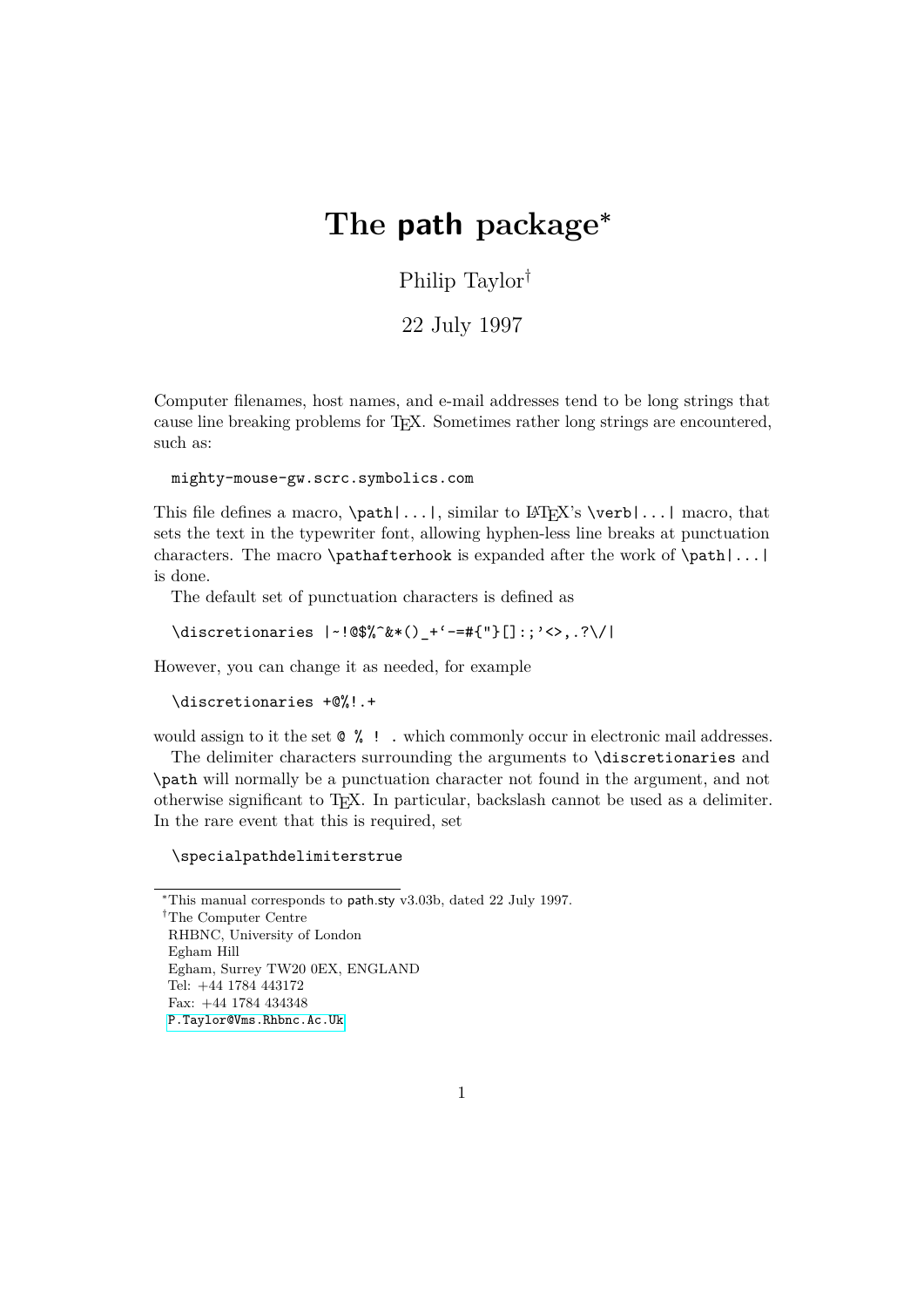This practice is not recommended, because TEX then runs about four times slower while it is typesetting  $\path\ldots\$  requests.  $\special pathdelinitersfalse$  is the normal setting.

This file may be used in plain T<sub>E</sub>X or  $A_{\mathcal{M}}S$ -T<sub>E</sub>X by

\input path.sty

and in IAT<sub>EX</sub> by

\usepackage {path}

The checksum field above, if present, contains a CRC-16 checksum as the first value, followed by the equivalent of the standard UNIX wc (word count) utility output of lines, words, and characters. This is produced by Robert Solovay's checksum utility.

## **The \path Macro**

An early prototype of this code which was developed by Nelson H. F. Beebe [<beebe@math.utah.edu>](mailto:beebe@math.utah.edu) used a recursive macro to peel off one character at a time, then with a nest of \ifx statements, test for each punctuation character, and if one is found, insert discretionary linebreaks in the form of  $\setminus$ - or  $\epsilon$  penalty0. While this usually works, it is not entirely satisfactory, because the nested \ifx statements are ugly, and the recursion can exhaust TEX's macro stack for arguments longer than about 30 characters.

A second version by NHFB built upon the ideas used by the  $\langle A \rangle$  [FIFX \verb|...] macro; this was mostly successful, but was flawed by its inability to handle at least the three characters  $\hat{\ }$  [ ], by loss of use of  $\hat{\ }$  for naming internal private macros, and by its inability to allow the set of characters at which breaks are permissible.

The problem was then passed off to Philip Taylor, who wrote this third version which fully solves the problem. Phil therefore gets the author credit in the file header above. [Gee, thanks ! ∗∗ Phil]